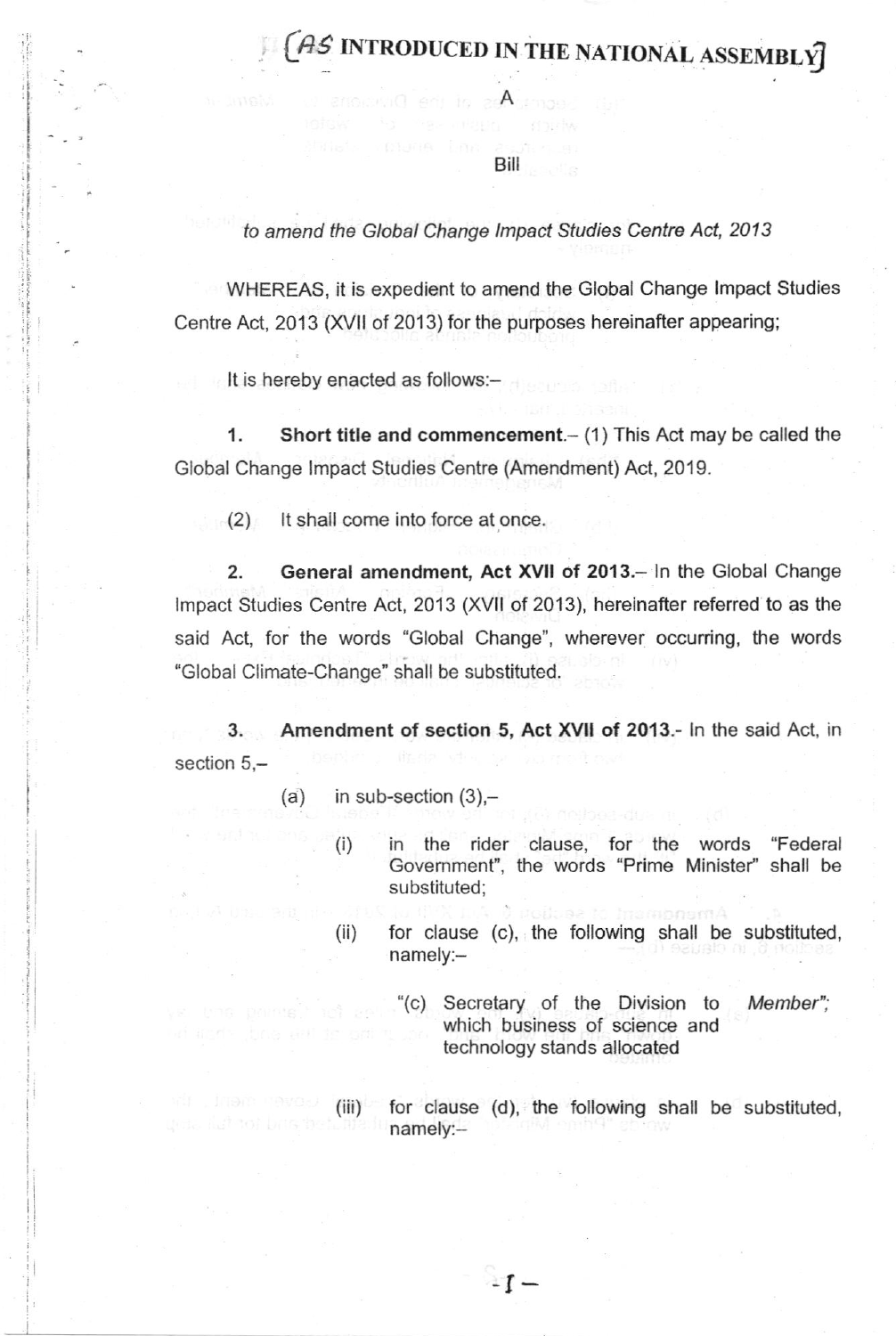- "(d) Secretaries of the Divisions to Member";<br>which business of water business resources and energy stands allocated
- $(iv)$  for clause  $(f)$ , the following shall be substituted, namely:-
	- "(f) Secretary of the Division to Member"; which business of industries and production stands allocated
- (v) after clause(h), the following new clauses shall be inserted, namely:-
	- "(ha) Chairman, National Disaster Management Authority Member
	- (hb) Chairman, Higher Education Commission Member
	- (hc) Secretary, Division Foreign Affairs Member":
- (vi) in clause (i), after the words "Technical Expert", the words "or scientist" shall be inserted; and
- (vii) in clause (k), after the word'Soctor', the words "and two from civil society" shall be added;
- (b) in sub-section (6), for the words "Federal Government', the words "Prime Minister" shall be substituted and for the word "it" the word "he' shall be substituted.

4. Amendment of section 6, Act XVII of 2013.- In the said Act, in section 6, in clause  $(b)$ ,-

- (a) in sub-clause (v), the words "rules for training and lay down" and the word "and", occurring at the end, shall be omitted;
- in clause (vi), for the words "Federal Government", the words "Prime Minister" shall be substituted and for full stop (b)

 $-2 -$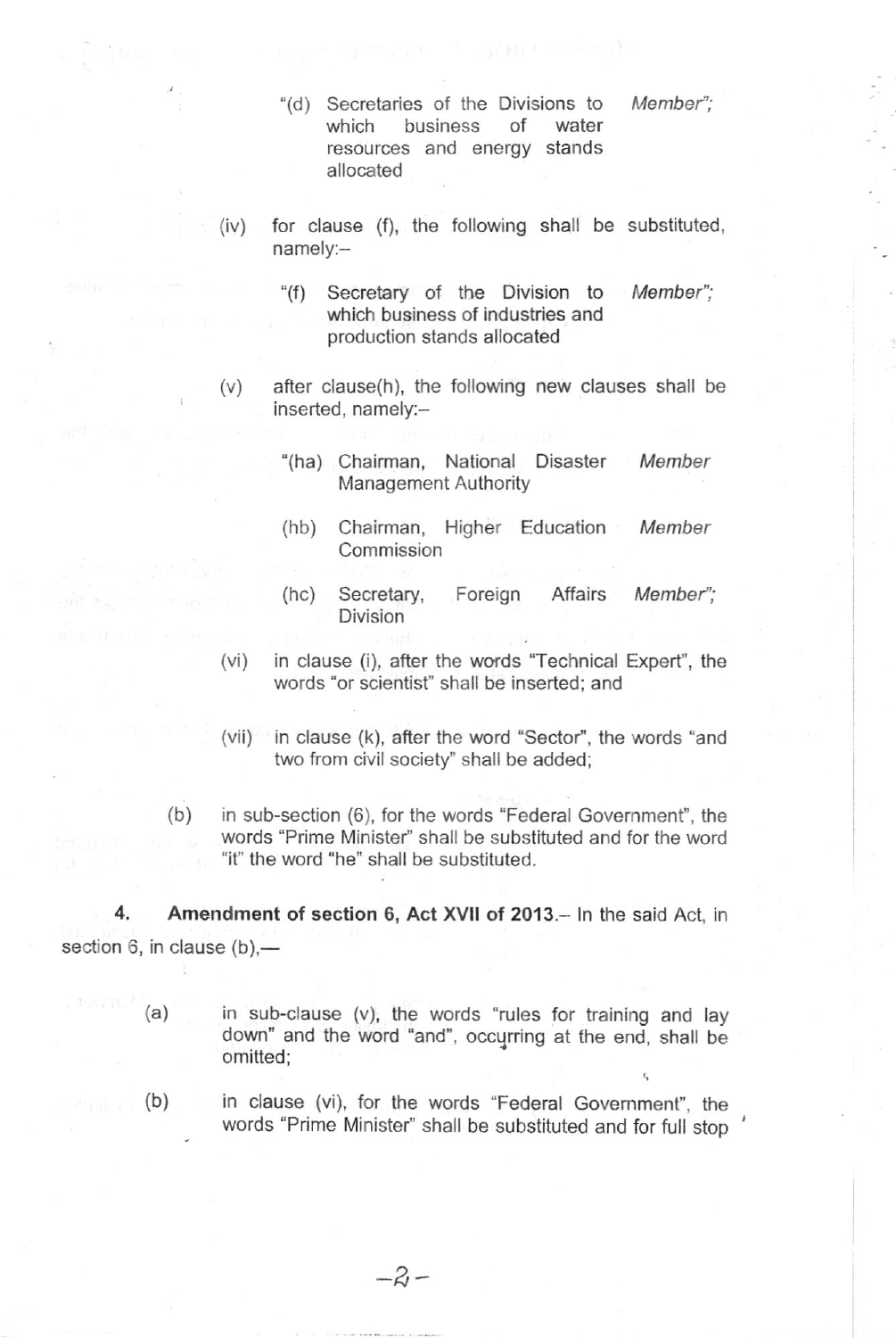at the end, a semicolon shall be substituted and theroafter the following new clauses shall be added, namely:-

- "(vii) where necessary to establish commiftees and sub-committees:
- (viii) as it may deem fit, to confer prizes, honors or awards for meritorious behavior;
- (ix) where necessary and under guidance of the administrative Division. intemational entities; and cooperate with to
- (x) to undertake any other actions needed to achieve objectives of this Act.".

5. Amendment of section 7, Act XVII of 2013.- In the said Act, in section 7, for the words "Federal Govemment", wherever occurring, the words "Prime Minister "shall be substituted.

6. Amendment of section 8, Act XVll of 2013.- ln the said Act, in section 8, in sub-section (2), in clause (a), for the words "on quarterly basis", the word "bi-annually" shall be substituted.

7. Amendment of section 9, Act XVll of 2013.- ln the said Act, in section 9, in sub-section (2), –

- (a) in clause (e), the word "and" shall be omifted; and
- (b) in clause(f), for full stop at the end, a semicolon and the word "and" shall be substituted and thereafter the following new clause(g) shall be added, namely: $-$ 
	- "(g) oversee and guide the research agenda."

8. Amendment of section 25, Act XVll of 2013.- ln the said Act, in section 25, for the words "Federal Government", the words "Minister-incharge" shall be substituted.

-3-